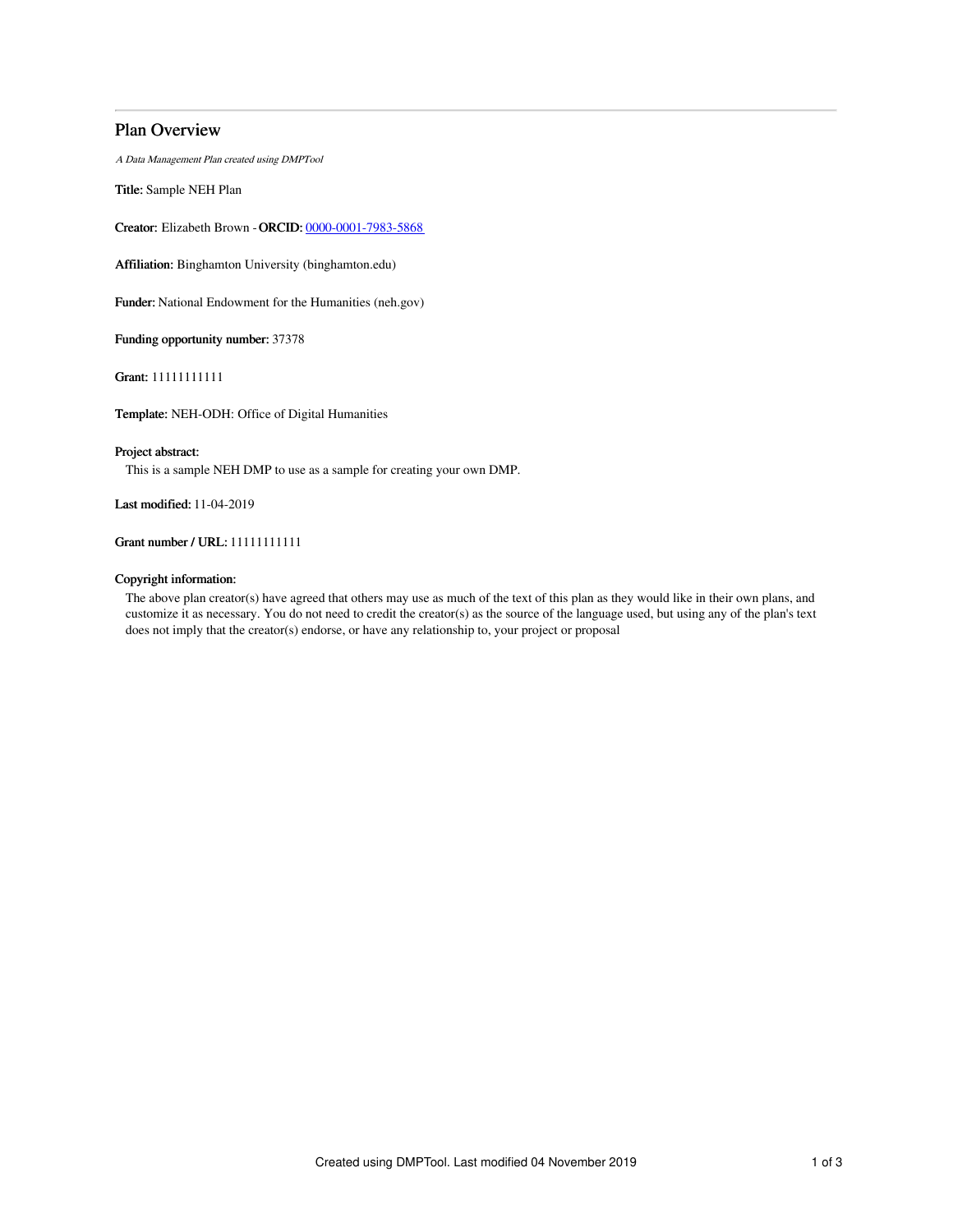# Sample NEH Plan

### Roles and responsibilities

The DMP should clearly articulate how sharing of primary data is to be implemented. It should outline the rights and obligations of all parties with respect to their roles and responsibilities in the management and retention of research data. It should also consider changes to roles and responsibilities that will occur if a project director or co-project director leaves the institution or project. Any costs stemming from the management of data should be explained in the budget notes.

This project will consist of students and the PI data-mining a large section of the Humanities literature in European Studies to determine trends in language terminology used to describe marriage.

It is expected the project will generate approximately 1TB of data from google documents such as google sheets, Excel spreadsheets with tabular and descriptive data.

### Expected data

The DMP should describe the types of data, samples, physical collections, software, curriculum materials, or other materials to be produced in the course of the project. It should then describe the expected types of data to be retained.

Project directors should address matters usch as these in the DMP:

- the types of data that their project might generate and eventually share with others, and under what conditions;
- how data will be managed and maintained until shared with others;
- factors that might impinge on their ability to manage data, for example, legal and ethical restrictions on access to non-aggregated data;
- the lowest level of aggregated data that project directors might share with others in the scholarly or scientific community, given that comunity's norms on data;
- the mechanism for sharing data and/or making it accessible to others; and
- other types of information that should be maintained and shared regarding data, for example, the way it was generated, analytical and procedural information, and the metadata.

It is expected the project will generate approximately 1TB of data from google documents such as google sheets, Excel spreadsheets with tabular and descriptive data. The lowest level of aggregate data available will be collected totals of terms and demographic information on source materials. It is expected data will have the least amount of publicly identifiable information.

Project PIs will have access to the complete dataset, while students and others contributing content will have access to the content they contribute.

Project data will be shared on a project website, with requests for data considered on an ad hoc basis.

Metadata for the project will conform to a modified Dublin Core schema, with a limited number of fields designated to provide access to the materials.

## Period of data retention

NEH is committed to timely and rapid data distribution. However, it recognizes that types of data can vary widely and that acceptable norms also vary by discipline. It is strongly committed, however, to the underlying principle of timely access. In their DMP applicants should address how timely access will be assured. Data is expected to be retained during the funding period for the project. Once the funding project is completed, data will be retained for a minimum of five years. Access to data will be considered on an ad hoc basis according to the nature and use of the request. Timely access to materials will be a priority for the PI and collaborators.

## Data formats and dissemination

The DMP should describe data formats, media, and dissemination approaches that will be used to make data and metadata available to others. Policies for public access and sharing should be described, including provisions for appropriate protection of privacy, confidentiality, security, intellectual property, or other rights or requirements. Research centers and major partnerships with industry or other user communities must also address how data are to be shared and managed with partners, center members, and other major stakeholders.

Data will collected and stored in a variety of formats including Excel, google documents, and potentially more complex analysis tools such as SPSS and SAS. Many of these formats are proprietary. Public and open file formats will be used when possible to ensure robust preservation standards will be available.

Privacy of data will be observed and managed through the use of secure servers. Non-PIs will have limited access to the full-dataset.

Intellectual property concerns will be brought to the attention of the Technology Transfer staff and offices. Potential issues will be discussed with them. It is expected there will be minimal issues in this area.

### Data storage and preservation of access

#### The DMP should describe physical and cyber resources and facilities that will be used to effectively preserve and store research data. These can include third-party facilities and repositories.

Binghamton University Libraries uses Ex Libris' state-of-the-art digital preservation system known as Rosetta. Rosetta is a trusted digital repository used by leading institutions around the world including National Library of New Zealand and the Eidgenössische Technische Hochschule Zürich (ETH-Zurich). The Rosetta system follows international standards for digital